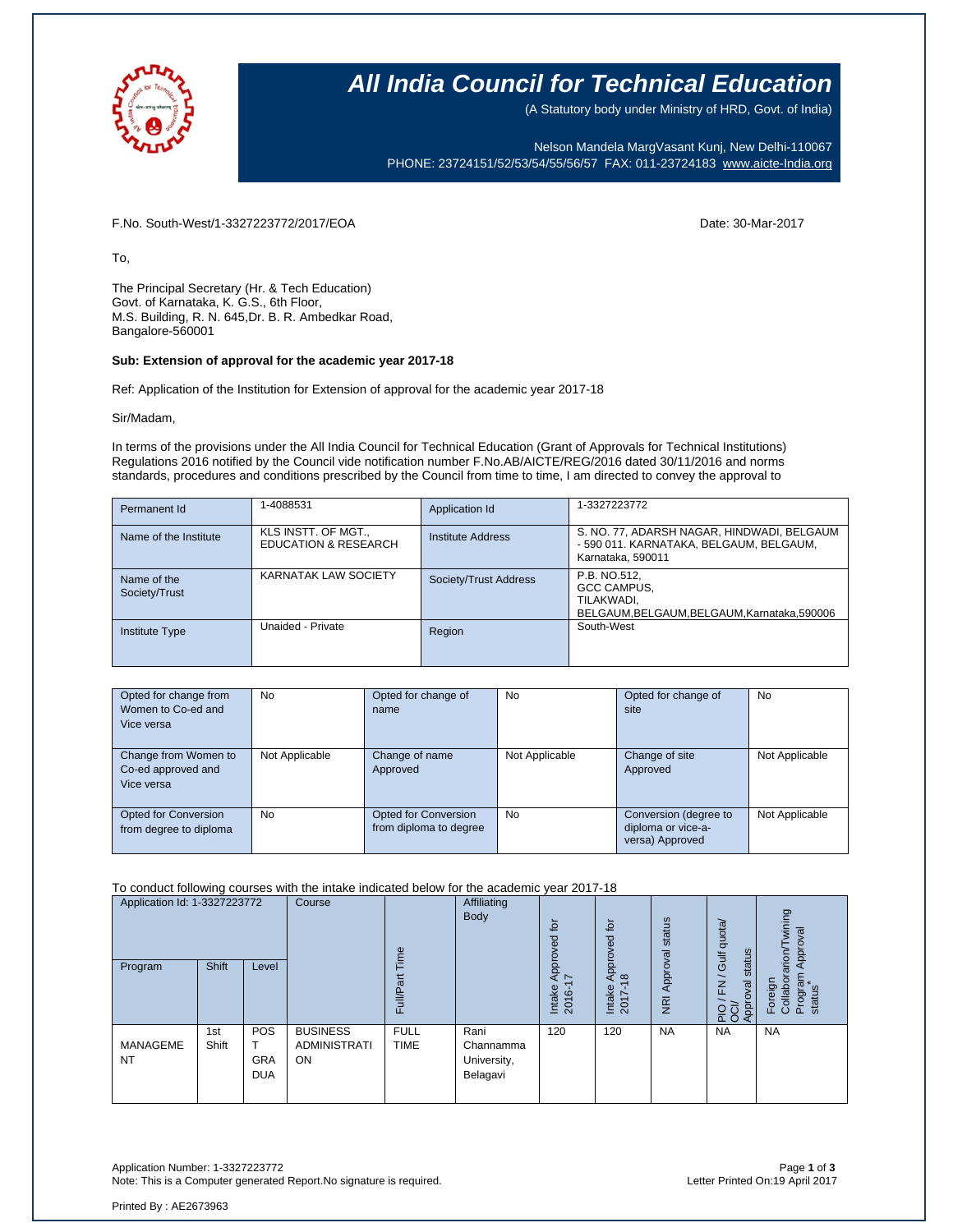

Copy to:

## **All India Council for Technical Education**

(A Statutory body under Ministry of HRD, Govt. of India)

Nelson Mandela MargVasant Kunj, New Delhi-110067 PHONE: 23724151/52/53/54/55/56/57 FAX: 011-23724183 [www.aicte-India.org](http://www.aicte-india.org/)

| $-$ |  |  |  |  |
|-----|--|--|--|--|
|     |  |  |  |  |
|     |  |  |  |  |
|     |  |  |  |  |

The above mentioned approval is subject to the condition that

KLS INSTT. OF MGT., EDUCATION & RESEARCH

shall follow and adhere to the Regulations, guidelines and directions issued by AICTE from time to time and the undertaking / affidavit given by the institution along with the application submitted by the institution on portal.

In case of any differences in content in this Computer generated Extension of Approval Letter, the content/information as approved by the Executive Council / General Council as available on the record of AICTE shall be final and binding.

Strict compliance of Anti-Ragging Regulation:- Approval is subject to strict compliance of provisions made in AICTE Regulation notified vide F. No. 37-3/Legal/AICTE/2009 dated July 1, 2009 for Prevention and Prohibition of Ragging in Technical Institutions. In case Institution fails to take adequate steps to Prevent Ragging or fails to act in accordance with AICTE Regulation or fails to punish perpetrators or incidents of Ragging, it will be liable to take any action as defined under clause 9(4) of the said Regulation.

 **Note: Validity of the course details may be verified at www.aicte-india.org** 

 **Prof. A.P Mittal Member Secretary, AICTE**

### **1. The Regional Officer,** All India Council for Technical Education Health Centre Building Bangalore University Campus

Bangalore - 560 009, Karnataka

- **2. The Director Of Technical Education\*\*,** Karnataka
- **3. The Registrar\*\*,** Rani Channamma University, Belagavi
- **4. The Principal / Director,** KLS INSTT. OF MGT., EDUCATION & RESEARCH S. NO. 77, ADARSH NAGAR, HINDWADI, BELGAUM - 590 011. KARNATAKA, BELGAUM,BELGAUM, Karnataka,590011
- **5. The Secretary / Chairman,**

KARNATAK LAW SOCIETY P.B. NO.512, GCC CAMPUS, TILAKWADI, BELGAUM, BELGAUM,BELGAUM, Karnataka,590006

**6. Guard File(AICTE)**

Application Number: 1-3327223772 Page **2** of **3** Note: This is a Computer generated Report.No signature is required.